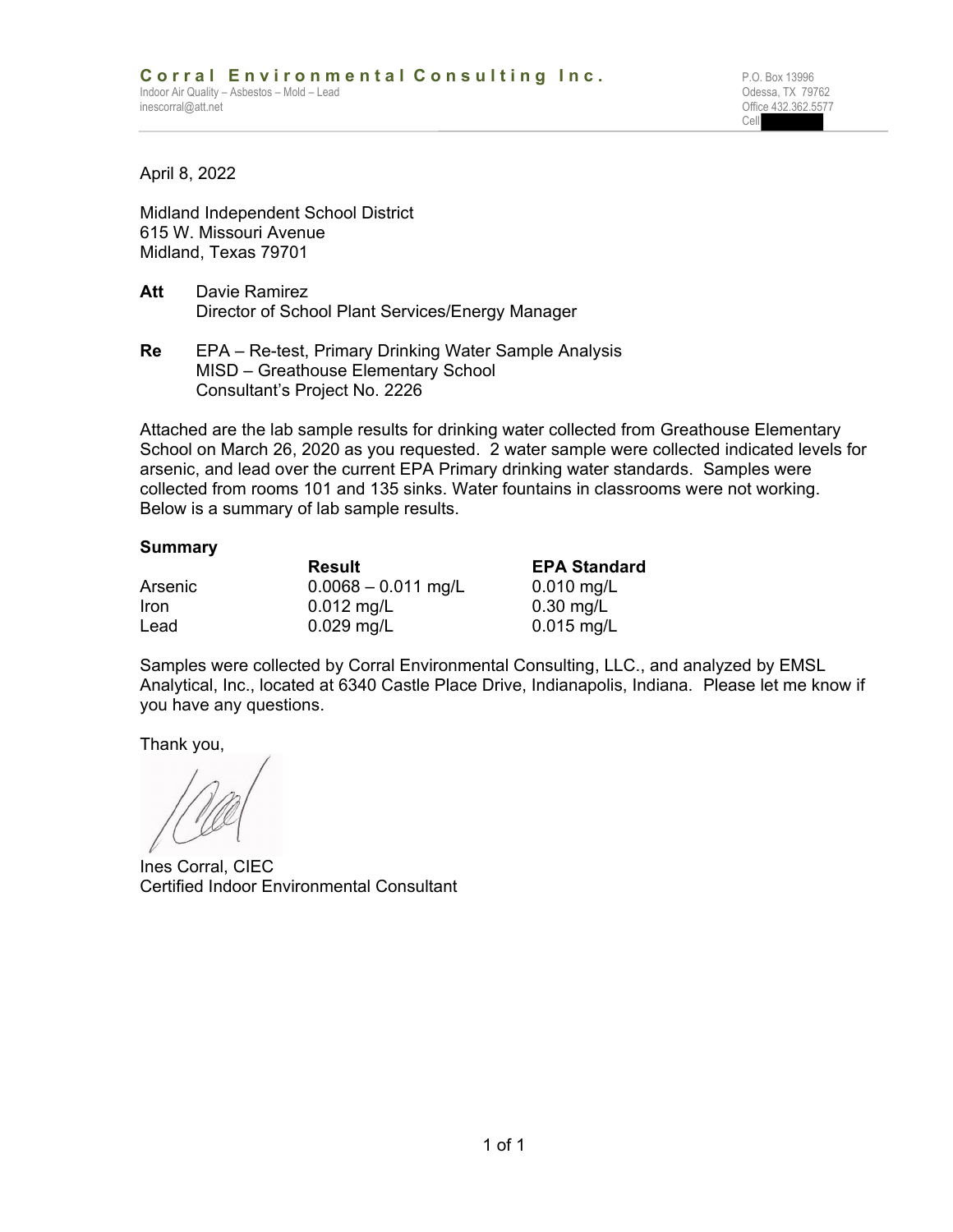

Attn:

4/5/2022

## **Ines Corral Corral Environmental Consulting, LLC** PO Box 13996 Odessa, TX 79768 Phone: (432) 362-5577

Fax: (432) 362-5576

The following analytical report covers the analysis performed on samples submitted to EMSL Analytical, Inc. on 3/29/2022. The results are tabulated on the attached data pages for the following client designated project:

## 2226 - MISD, GRAT HOUSE

The reference number for these samples is EMSL Order #162206556. Please use this reference when calling about these samples. If you have any questions, please do not hesitate to contact me at (317) 803-2997.

Approved By:

Aleksandrea Kuchenbrod, Inorganic Chemisry Lab **Manager** 

EPA Limit for Arsenic in Drinking Water is 0.010 mg/L EPA Limit for Iron in Drinking Water is 0.30 mg/L EPA Limit for Lead in Drinking Water is 0.015 mg/L

The samples associated with this report were received in good condition unless otherwise noted. This report relates only to those items tested as received by the laboratory. The QC data associated with the sample results meet the recovery and precision requirements established by the NELAP, unless specifically indicated. All results for soil samples are reported on a dry weight basis, unless otherwise noted. This report may not be reproduced except in full and without written approval by EMSL Analytical, Inc.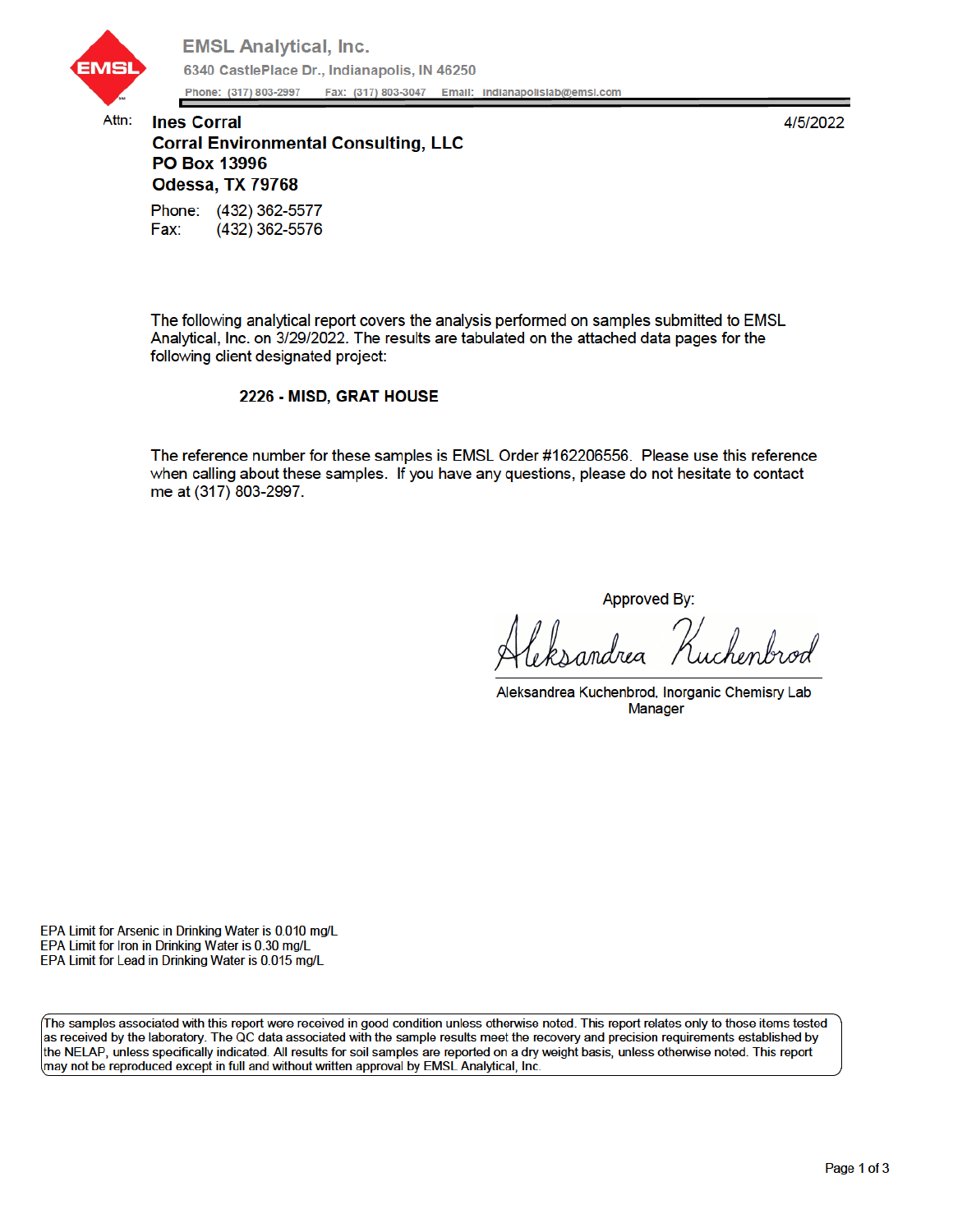| <b>EMSL</b>                                                                            | <b>SM</b> | <b>EMSL Analytical, Inc.</b><br>Phone/Fax:<br>http://www.EMSL.com | 6340 CastlePlace Dr., Indianapolis, IN 46250<br>(317) 803-2997 / (317) 803-3047<br>indianapolislab@emsl.com |            |                    | EMSL Order:<br>CustomerID:<br>CustomerPO:<br>ProjectID: | 162206556<br>HCA62 |
|----------------------------------------------------------------------------------------|-----------|-------------------------------------------------------------------|-------------------------------------------------------------------------------------------------------------|------------|--------------------|---------------------------------------------------------|--------------------|
| Attn:<br><b>Ines Corral</b>                                                            |           |                                                                   |                                                                                                             | Phone:     | (432) 362-5577     |                                                         |                    |
| <b>Corral Environmental Consulting, LLC</b><br><b>PO Box 13996</b><br>Odessa, TX 79768 |           |                                                                   |                                                                                                             | Fax:       | (432) 362-5576     |                                                         |                    |
|                                                                                        |           |                                                                   |                                                                                                             | Received:  | 3/29/2022 10:27 AM |                                                         |                    |
|                                                                                        |           |                                                                   |                                                                                                             | Collected: | 3/27/2022          |                                                         |                    |
| Project:                                                                               |           | 2226 - MISD, GRAT HOUSE                                           |                                                                                                             |            |                    |                                                         |                    |

|                                                                 |                                          | <b>Analytical Results</b> |                         |           |                        |           |                                   |           |
|-----------------------------------------------------------------|------------------------------------------|---------------------------|-------------------------|-----------|------------------------|-----------|-----------------------------------|-----------|
| <b>Client Sample Description</b>                                | $\mathbf{1}$<br>MISD, GRAT HOUSE- DRAW   |                           | Collected:              | 3/27/2022 |                        | Lab ID:   | 162206556-0001                    |           |
| <b>Method</b>                                                   | <b>Parameter</b>                         | <b>Result</b>             | <b>RL Units</b>         |           | Prep<br>Date & Analyst |           | <b>Analysis</b><br>Date & Analyst |           |
| <b>METALS</b>                                                   |                                          |                           |                         |           |                        |           |                                   |           |
| 200.8                                                           | Arsenic                                  | <b>ND</b>                 | $0.0025$ mg/L           |           | 4/5/2022<br>AK         |           | 4/5/2022 13:49                    | <b>AK</b> |
| 200.8                                                           | Iron                                     | <b>ND</b>                 | $0.10$ mg/L             |           | 4/5/2022               | AK        | 4/5/2022 13:49                    | AK        |
| 200.8                                                           | Lead                                     | <b>ND</b>                 | $0.00100$ mg/L          |           | 4/5/2022               | AK        | 4/5/2022 13:49                    | AK        |
| <b>Client Sample Description</b>                                | $\overline{2}$<br>MISD, GRAT HOUSE- DRAW |                           | Collected:              | 3/27/2022 |                        | Lab ID:   | 162206556-0003                    |           |
| <b>Method</b>                                                   | <b>Parameter</b>                         | <b>Result</b>             | <b>RL Units</b>         |           | Prep<br>Date & Analyst |           | <b>Analysis</b><br>Date & Analyst |           |
| <b>METALS</b>                                                   |                                          |                           |                         |           |                        |           |                                   |           |
| 200.8                                                           | Arsenic                                  | 0.011                     | 0.0025 mg/L             |           | 4/5/2022               | <b>AK</b> | 4/5/2022 13:51                    | <b>AK</b> |
| 200.8                                                           | Iron                                     | <b>ND</b>                 | $0.10$ mg/L             |           | 4/5/2022               | AK        | 4/5/2022 13:51                    | AK        |
| 200.8                                                           | Lead                                     | <b>ND</b>                 | 0.00100 mg/L            |           | 4/5/2022               | AK        | 4/5/2022 13:51                    | <b>AK</b> |
| <b>Client Sample Description</b><br>3<br>MISD, GRAT HOUSE- DRAW |                                          |                           | Collected:<br>3/27/2022 |           | Lab ID:                |           | 162206556-0005                    |           |
| <b>Method</b>                                                   | <b>Parameter</b>                         | <b>Result</b>             | <b>RL Units</b>         |           | Prep<br>Date & Analyst |           | <b>Analysis</b><br>Date & Analyst |           |
| <b>METALS</b>                                                   |                                          |                           |                         |           |                        |           |                                   |           |
| 200.8                                                           | Arsenic                                  | <b>ND</b>                 | $0.0025$ mg/L           |           | 4/5/2022               | <b>AK</b> | 4/5/2022 13:53                    | <b>AK</b> |
| 200.8                                                           | Iron                                     | ND                        | $0.10$ mg/L             |           | 4/5/2022               | AΚ        | 4/5/2022 13:53                    | AK        |
| 200.8                                                           | Lead                                     | <b>ND</b>                 | $0.00100$ mg/L          |           | 4/5/2022               | AK        | 4/5/2022 13:53                    | AK        |
| <b>Client Sample Description</b>                                | 4<br>MISD, GRAT HOUSE- DRAW              |                           | Collected:              | 3/27/2022 |                        | Lab ID:   | 162206556-0007                    |           |
| <b>Method</b>                                                   | <b>Parameter</b>                         | <b>Result</b>             | <b>RL Units</b>         |           | Prep<br>Date & Analyst |           | <b>Analysis</b><br>Date & Analyst |           |
| <b>METALS</b>                                                   |                                          |                           |                         |           |                        |           |                                   |           |
| 200.8                                                           | Arsenic                                  | 0.0068                    | $0.0025$ mg/L           |           | 4/5/2022               | <b>AK</b> | 4/5/2022 13:55                    | <b>AK</b> |
| 200.8                                                           | Iron                                     | 0.12                      | $0.10$ mg/L             |           | 4/5/2022               | AK        | 4/5/2022 13:55                    | AK        |
| 200.8                                                           | Lead                                     | 0.0292                    | 0.00100 mg/L            |           | 4/5/2022               | AK        | 4/5/2022 13:55                    | AK        |
|                                                                 |                                          |                           |                         |           |                        |           |                                   |           |